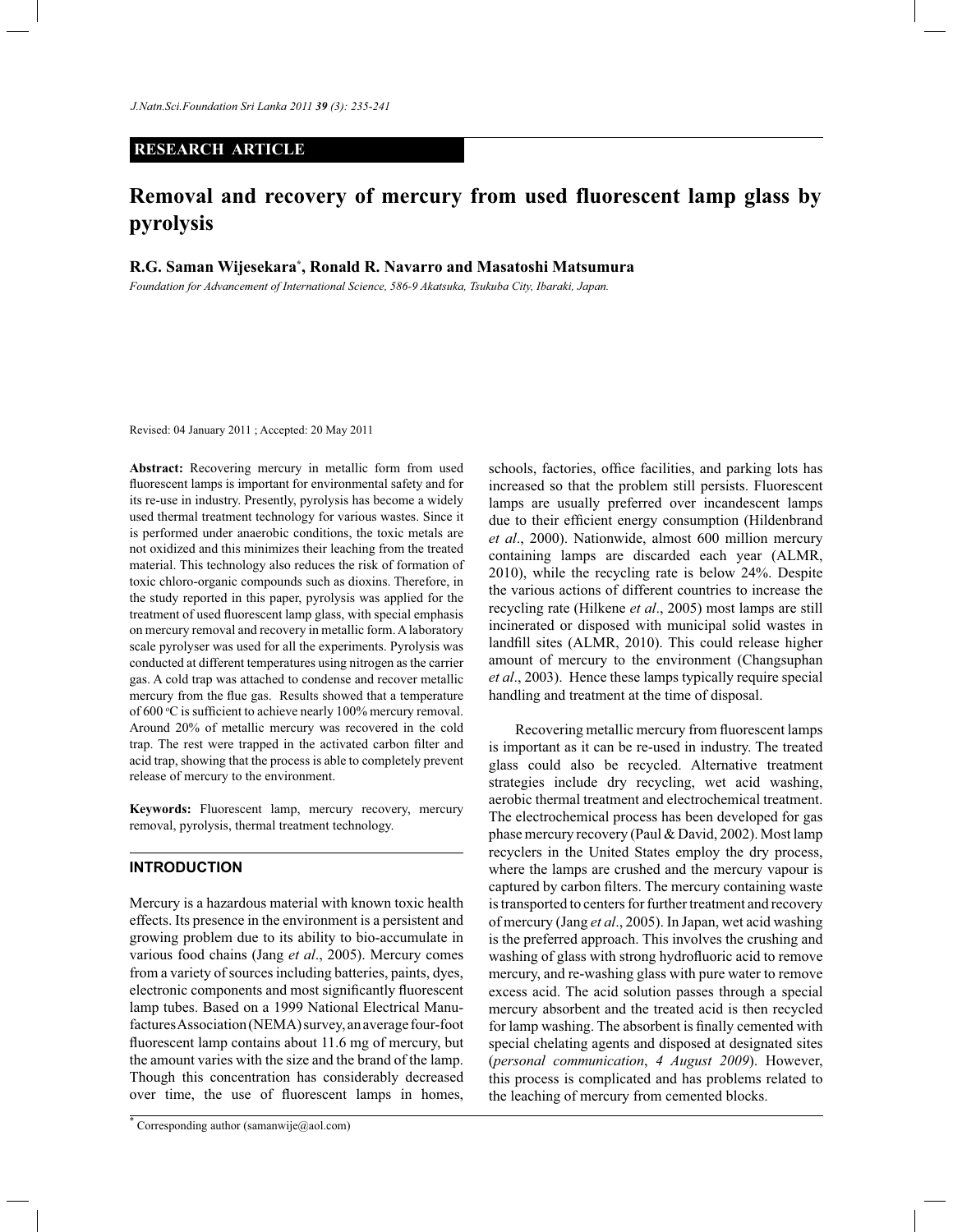There is a need to develop more practical and economical approaches to treat fluorescent lamps, with emphasis on mercury recycling and safety for handling the treated sample. In this connection, anaerobic thermal decomposition or pyrolysis is currently becoming a popular approach for use with various wastes. This process has been successfully applied for pilot-scale treatment of dioxin and polychlorinated biphenyl (PCB) contaminated sediments (Hu *et al*., 2006). Due to the anaerobic conditions, the risk of further formation of such toxic chloro-organic compounds is minimized. In addition, toxic metals are also stabilized thus limiting their leachability (Hu *et al*., 2007). This research extends the application of pyrolysis for the treatment of used fluorescent lamp glass. It was postulated that this technology has special advantages for the removal and recovery of metallic mercury from fluorescent glass.

# **METHODS AND MATERIALS**

*Setting up and operation of the pyrolysis system***:** The pyrolysis system (ALS, Tsukuba, Japan) is shown in Figure 1. The 8 L capacity quartz chamber is equipped with a sample holder and an internal temperature sensor. The condensation section cools down and collects the mercury vapour coming from the chamber. The temperature in the cold trap is around  $0 - 5$  °C throughout the experiments. For safety purposes, a special type of activated carbon (DAISO, Japan) column was installed to adsorb mercury vapour that may escape from the condensation unit. A  $2.5\%$  HNO<sub>3</sub> acid trap was also added to remove any trace mercury prior to the release of exhaust gas to the surroundings.

 During a typical operation, the required temperature programmes were initially saved in the machine. A measured amount of used fluorescent lamp glass, which was crushed to below one inch, was placed inside the chamber. The chamber cap was closed and sealed by tightening the screws. The glass manifold from the chamber to the condensation tank was heated and maintained at  $220 \degree C$  throughout the experiment using a ribbon heater in order to avoid mercury condensation inside these tubes. The exhaust valve was closed and the vacuum pump was switched on to reduce the pressure to -98.8 kPa [assuming that no oxygen  $(O_2)$  or air remains inside]. At -98.8 kPa, the inlet valve was automatically switched on to allow nitrogen  $(N_2)$  gas (purity 99.999%) to purge the system at an initial flow rate of  $1 - 2$  L/min. The exhaust valve opens automatically when internal pressure reaches 3 kPa. At this point, the nitrogen flow was adjusted to the desired experimental condition. The heater was also turned on, allowing the temperature inside the chamber to increase and decrease according



Figure 1: Pyrolysis system for the removal and recovery of mercury from fluorescent lamp glass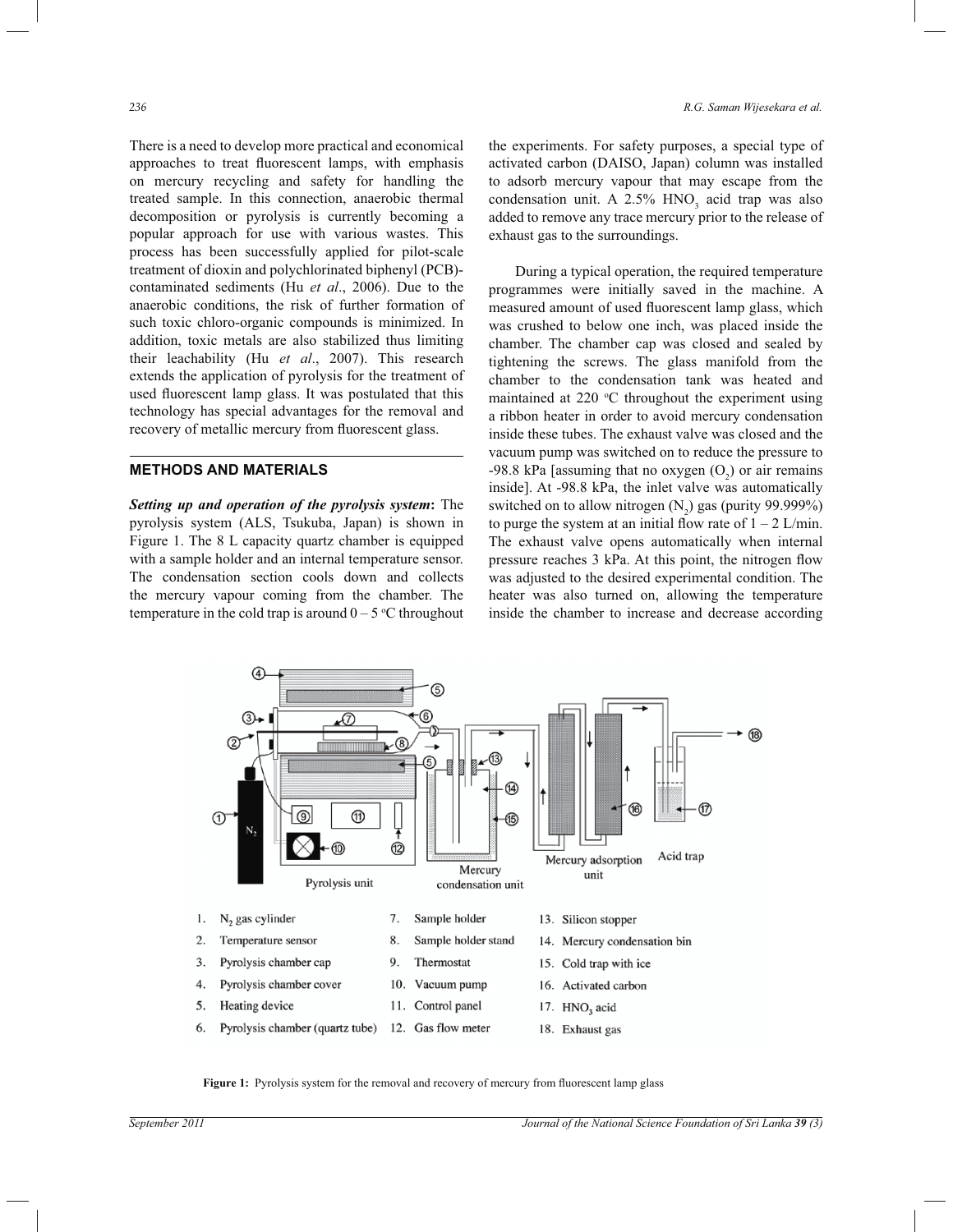to the programmed instructions. During the cooling stage, the cover of the chamber was opened when the temperature reached 400 ˚C to accelerate the cooling rate. When the temperature dropped to room temperature, the chamber cap was opened and the sample was collected. The treated sample was stored in a dark glass bottle prior to analysis. The tar, acid trap and activated carbon were also collected and stored in a refrigerator until analysis.

*Mercury removal experiments***:** Using the above procedure, pyrolysis runs were conducted at different temperatures (300, 400, 500, 550, 600, 700 and 800 ˚C) for 30 min to identify the best condition for mercury removal. Around 75–100 g of used lamps from Kinden Cooperation, Osaka, Japan were employed in each run. Nitrogen gas flow rate was 0.2 L/min.

*Mercury recovery experiments***:** Since the mercury concentration of used fluorescent lamp glass was very small, experiments were first conducted using pure metallic mercury  $(Hg<sup>0</sup>)$  in order to identify the suitable conditions for its recovery. Less than 0.3 g of mercury was used in each run. A series of experiments was conducted at different temperatures  $(300 - 800 \degree C)$  at  $0.2 - 2$  L/min N<sub>2</sub> gas flow rates. The adsorption capacity of activated carbon was also evaluated in these preliminary experiments. Final runs were conducted using approximately 2 kg of actual fluorescent lamps.

## *Parameter analysis*

**a) mercury analysis:** All samples for mercury analysis were submitted to the Environmental Research Center, Tsukuba, Japan. The total mercury was analyzed according to Suzuki *et al*. (2004), for all liquid and solid samples.

**b) metal analysis and leaching test:** Crushed fluorescent lamp glass samples were subjected to hot acid digestion for complete dissolution of heavy metals following the standard methodologies described in American Public Health Association (APHA, 1995). The heavy metal contents (except mercury) of supernatants after digestion were analyzed by ICP 757 and 575 (Nippon Jarrel Ash Co., Ltd., Kyoto, Japan). Leaching tests were conducted following the standard methods of the Ministry of Environment, Japan (Suzuki *et al*., 2004).

## **RESULTS AND DISCUSSION**

**Mercury removal from used fluorescent lamp glass during pyrolysis**

#### **Initial mercury content of fluorescent lamp glass**

The initial mercury contents of 3 representative used fluorescent lamps were found to range from 0.89–3.25 mg/kg. For this analysis, fine particles below 2 mm, which generally consists of phosphor powder, were pre-separated prior to the determination of the initial mercury content. A separate analysis of these particles revealed a very high content of mercury (1100 mg/kg), indicating that most of the mercury is concentrated in these fractions. Studies of Jang *et al*. (2005) have also reported very high concentrations of mercury in the phosphor powder, which is around 94.12-97.02% of total mercury present in the lamp (Jang *et al*., 2005). Since during the crushing process this powder readily detaches from the glass and settles down at the bottom of the crushing vessel, careful attention must be paid on their collection. As a consequence, the mercury content of lamps may vary significantly depending on the remaining phosphor powder attached to the glass. Furthermore, lamps manufactured 10-15 years ago have even higher content (4700 mg/kg) of mercury and these are also concentrated in the phosphor component **(**Bostick *et al*., 1996).

## **Mercury removal efficiency during pyrolysis**

Compared to other metals, mercury generally exhibits a low boiling point of around 357 ˚C. According to Edmonds *et al*.(1995), the vapour pressure of mercury increases drastically from 0 to 400 ˚C. Table 1 shows the results of mercury removal during pyrolysis at different temperatures. As expected, a very high mercury removal of nearly 90% was observed even at 300 ˚C (Table 1). From 400 °C, the removal further increased until close to 100% was achieved at 600 ˚C (Figure 2). However, glass deformation became apparent at 700 ˚C and the glass began to melt at 800 ˚C. Therefore, the temperatures beyond 600 ˚C were considered unsuitable for actual applications.

The efficiency of mercury removal depends on the type and the brand of lamp. According to Jang *et al*. (2005), complete removal may be possible at 400 ˚C but in some cases, temperatures above 500 ˚C may still be insufficient. Through the system reported in the paper it was possible to achieve a maximum removal of 99.8% at  $600 \degree C$  indicating that only  $0.2\%$  of mercury initially present in raw glass was detected in the treated sample. This small fraction of mercury may be considered as strongly bound to glass matrices. However, leaching test of the pyrolyzed lamp glass showed a positive result regarding the high stability of the residual mercury. The very low concentration of mercury in the supernatant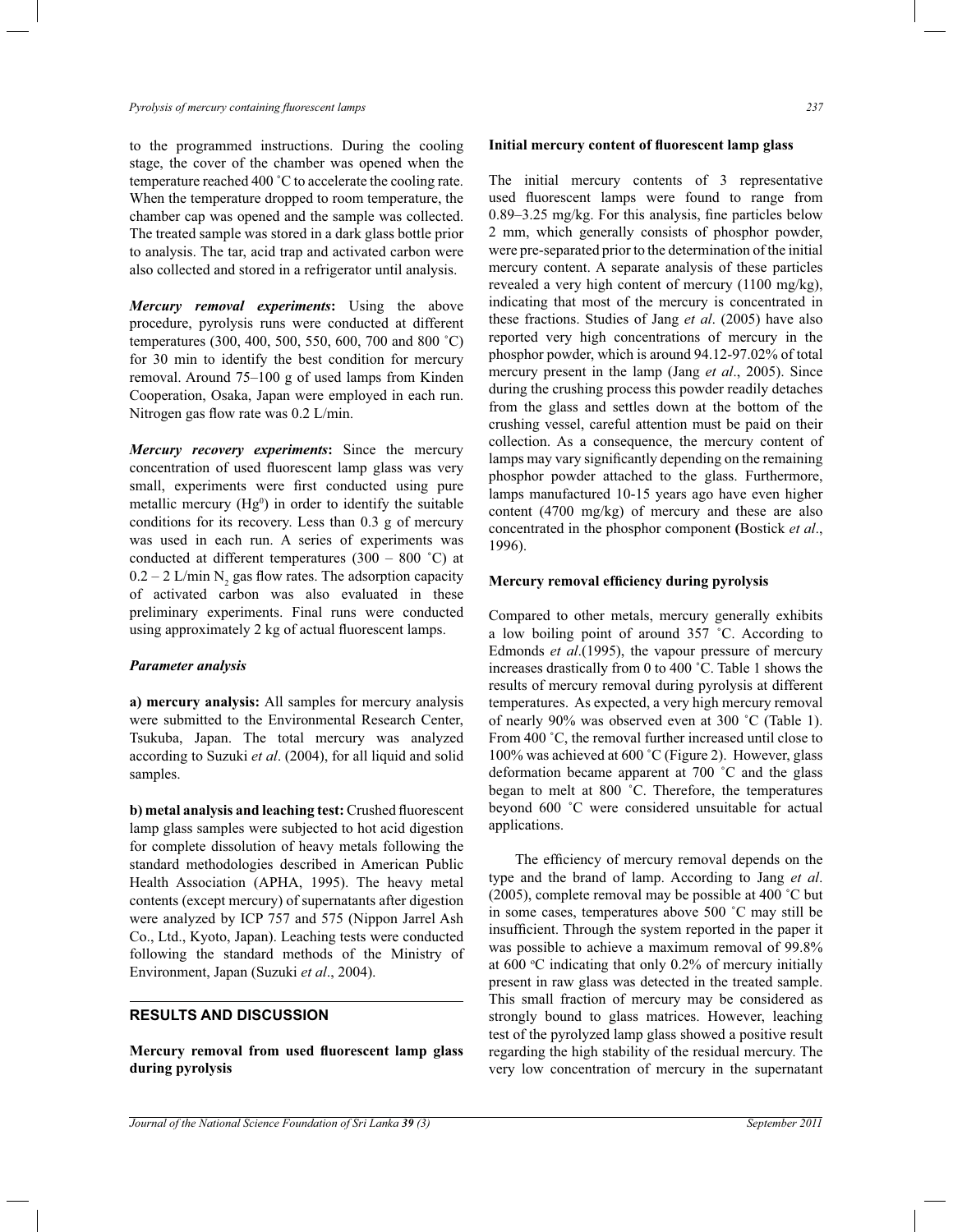**Table 1:** Mercury removal of fluorescent lamp glass during pyrolysis (30 min retention times) at different temperatures

| Experiment | Pyrolysis<br>temperature $(^{\circ}C)$ | Mercury removal<br>$(\%)$ |
|------------|----------------------------------------|---------------------------|
| 1          | 300                                    | 89.5                      |
| 2          | 400                                    | 89.7                      |
| 3          | 500                                    | 94.8                      |
| 4          | 600                                    | 99.8                      |
| 5          | 700                                    | 99.8                      |
| 6          | 800                                    | 99.6                      |



**Figure 2:** Mercury removal efficiency at different pyrolysis temperatures

(< 0.0005 mg/L) indicates that the treated glass can be disposed safely if not recycled.

# **Mercury recovery**

### **Mercury recovery with pure metallic mercury**

Since the mercury concentration of used fluorescent lamp glass was low, pure metallic mercury was used for the initial studies to establish suitable conditions for its recovery. It was found that the best temperature for maximum mercury removal, without changing the glass quality, was 600 ˚C. Recovery tests were therefore conducted at  $550 - 600$  °C at a holding time of 60 min.

 Preliminary runs showed that mercury condensation occurred inside the glass tubes between the chamber and cold trap since the temperature in this section was below 100 °C. To prevent such condensation, these tubes were separately heated up to 220 ˚C. After this adjustment, metallic mercury condensation was successfully channeled to the desired collection tank. Table 2 shows

that almost all metallic mercury (100%) can be recovered during pyrolysis.

 Generally, the mercury containing wastes are placed in a retort and heated for long hours (4–24 hours) at a temperature of above 357 ˚C (boiling point of mercury) and below 550 ˚C **(**Truesdale *et al*., 1993). In the system reported in this paper, the total time for the removal and recovery of mercury, including the heating and cooling stages, was only around 6 hours, suggesting that it is comparable if not superior in performance relative to established methods.

 For comparison, a similar experiment was also conducted in the presence of air, instead of nitrogen to simulate incineration conditions. The air flow rate was maintained at 1 L/min. Results showed that only around 10% of metallic mercury could be recovered under this condition. The rest may possibly be in the form of HgO and dihalide species such as  $HgCl_2$ ,  $HgF_2$ ,  $HgI_2$  and HgBr<sub>2</sub> (Figure 3). Zhao *et al.* (2010) recently reported that mercury oxidation is considerably higher in the presence of oxygen than with nitrogen. In addition, mercury oxidation with air in the presence of chlorine can also produce HgCl<sub>2</sub> (Puchakayala *et al.*, 2006).  $HgCl<sub>2</sub>$  formation decreases at temperatures above 600 °C. These reactions could probably explain the low recovery of mercury in its metallic form during the simulated incineration runs.

#### **Mercury recovery from used fluorescent lamp glass**

Initial tests for mercury recovery from actual fluorescent lamps were conducted using small samples (75–100 g). With this amount, a recovery of 10–25% in the cold trap was achieved. However, the formation of metallic mercury in the condensation tank was not observed. In order to scale up the recovery, a larger quantity of crushed sample (2 kg) was used. Under this condition, clear formation of metallic mercury was observed in the cold trap (Figure 4). Nevertheless, mass balance calculation still revealed an incomplete recovery. Analysis has revealed that 31.9 mg of metallic mercury was present in the condensation tank, which corresponds to around 19% of the total mercury in the 2 kg fluorescent lamp. In this regard, it is extremely important that mercury, regardless of form, should be prevented from being released to the environment. This study has confirmed that activated carbon is well-suited for this purpose. Huang *et al*. (2008) reported that commercially available activated carbon absorbs 50.5% of elemental or metallic mercury. They have also mentioned that the activated carbon produced from chicken waste absorbs 68.8% of elemental Hg in the flue gas **(**Huang *et al*., 2008)**.** In this study, the special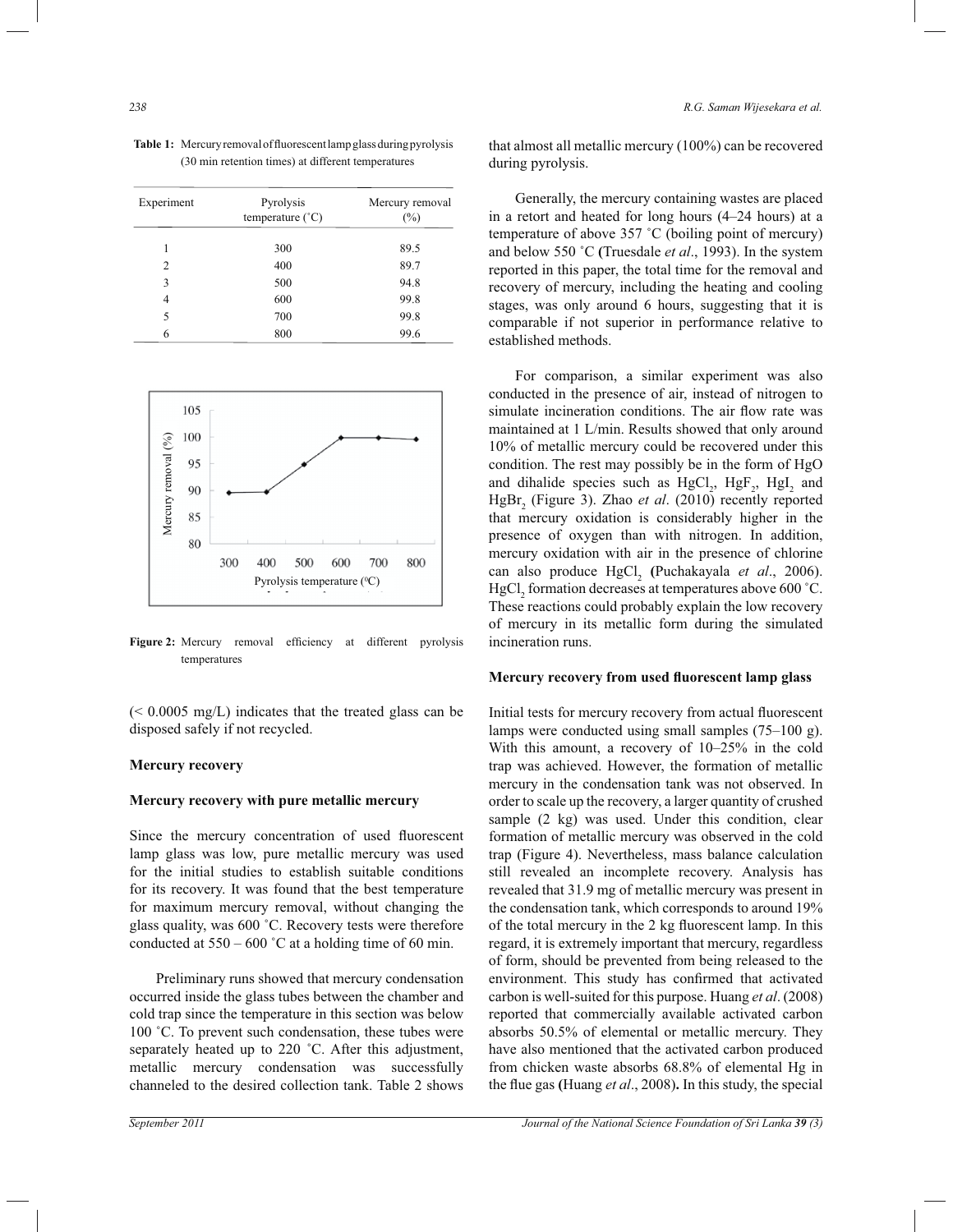## *Pyrolysis of mercury containing fluorescent lamps 239*

type of activated carbon utilized (DAISO, Japan) was confirmed to absorb a very large amount of around 13 mg mercury/g of carbon (Figure 6). Through this application, a huge fraction (77%) of the total mercury that escaped the cold trap was trapped. Finally, the remaining 3.3% was detected in the acid trap. The distribution of mercury after treatment is summarized in Figure 5 and Table 3. These data show the superior safety feature of the system in preventing the release of highly toxic mercury to the environment during treatment.

**Table 2:** Mercury recovery during pyrolysis. A pure metallic mercury was employed in these runs.

| Experiment     | Amount of Hg<br>used $(g)$ | Percentage recovery |  |
|----------------|----------------------------|---------------------|--|
|                | 0.1110                     | 99                  |  |
| $\mathfrak{D}$ | 0.1305                     | 100                 |  |
| 3              | 0.2553                     | 101                 |  |
| 4              | 0.3484                     | 105                 |  |

**Table 3:** Mass balance of mercury during thermal treatment of fluorescent lamp glass. The Hg content is in mg.

|                         | Replicate 1 | Replicate 2 | Mean  |
|-------------------------|-------------|-------------|-------|
| Initial                 | 166.6       | 168.3       | 167.5 |
| Cold trap               | 31.5        | 32.2        | 31.9  |
| Activated carbon column | 127.5       | 132.4       | 130   |
| Acid trap               | 57          | 5.6         | 5.6   |



**Figure 3:** Recovered mercury during (a) pyrolysis at 550 °C at 1 L/min N<sub>2</sub> gas flow in the form of metallic and (b) incineration at 550 <sup>o</sup>C at 1 L/min air flow



**Figure 4:** Mercury recovered in the metallic form during pyrolysis of fluorescent lamp glass at 550 °C at  $1L/min N_2$  gas flow rate for 60 min pyrolysis time



**Figure 5:** Mass balance of mercury during mercury recovery from used fluorescent lamp glass by pyrolysis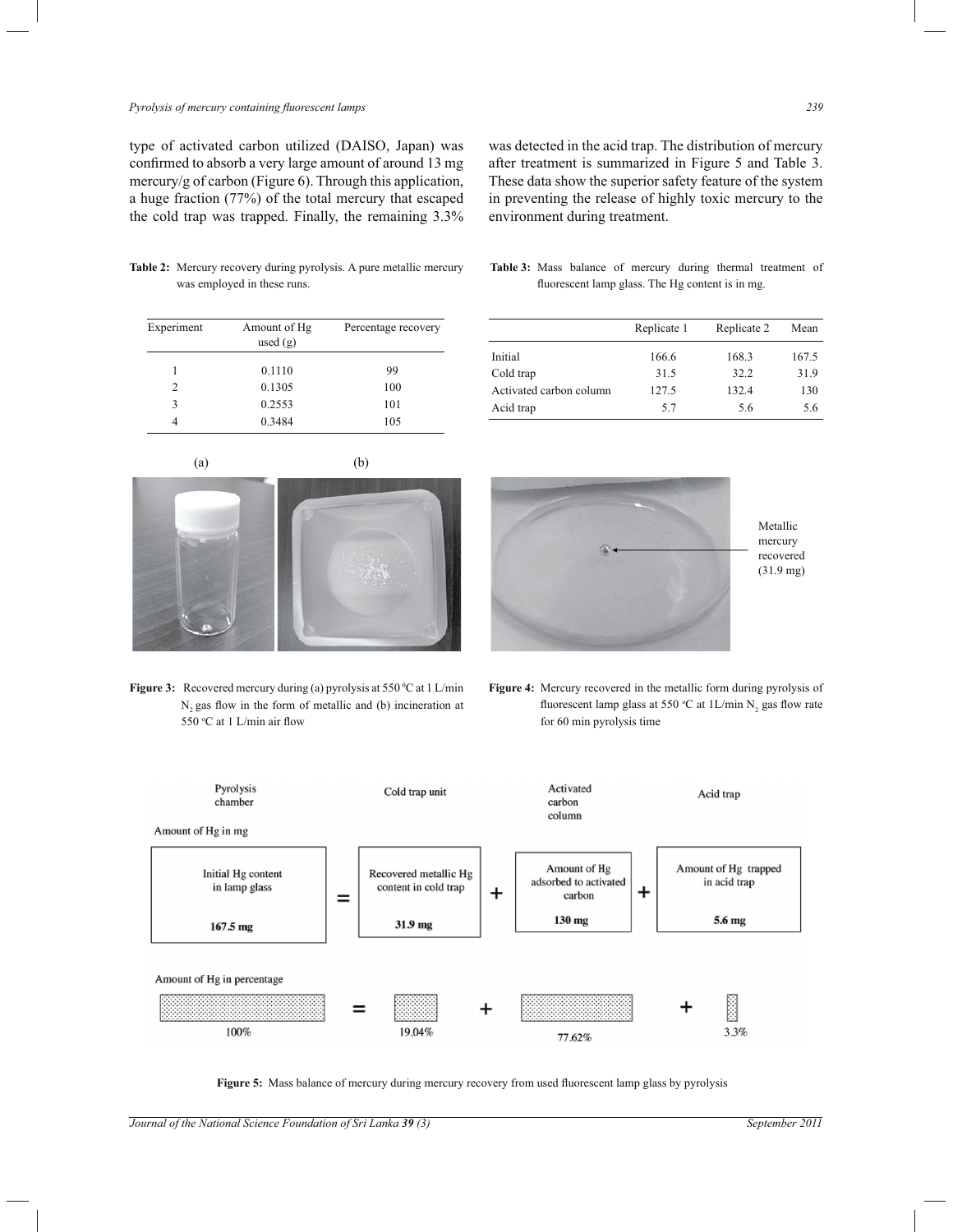*240 R.G. Saman Wijesekara et al.*



**Figure 6:** Mercury adsorption capacity of the activated carbon used during treatment



Figure 7: Appearance of fluorescent lamp glass a) before and b) after pyrolysis at 550 °C for 60 min

From estimates of the above data, 8000 mg of metallic mercury may be recovered per ton of used lamp glass. However, it must be emphasized that this may vary depending on the size of lamps as well as the amount of mercury present at the time of treatment etc. (Raposo *et al*., 2003). There is an immediate concern about the handling of the activated carbon, where the majority of the volatilized mercury is trapped. Although a second stage pyrolysis is a reasonable choice, more investigations are necessary to evaluate the conditions that would enhance their recovery in the cold trap as metallic mercury, considering that most fractions were concentrated in the

activated carbon. Detailed work on this aspect will be considered in the future.

In addition to mercury, the fluorescent lamp glass may also contain other organic and inorganic compounds. ICP analyses also showed that both raw and pyrolyzed glass contain P, Si, Na, Al, Mg and K. However, their individual concentrations were less than 2 ppm. Chang *et al*. (2007) have reported that the phosphor powder has traces of rare earth metals such as La, Gd, Tb and En. In the same study,  $SiO_2$ ,  $Na_2O$ ,  $MgO K_2O$ , PbO, and some organic compounds have also been detected (Chang *et al*., 2007). During pyrolysis the apparent decomposition of organic compounds was observed (Figure 7). The pyrolyzed sample acquired a black colouration. However, with such limited qualitative data, not much can be said about the fate of these compounds. This is yet another interesting topic for future investigations on the pyrolysis of fluorescent lamps.

## **REFERENCES**

- 1. Association of Lighting and Mercury Recyclers (ALMR) (2010). *Recycling of Mercury Containing Lighting*. Association of Lighting and Mercury Recyclers, Napa, California, USA. Available at *http://www.almr.org/ suppor\_files/messageforall.htm*, Accessed 10 December 2010.
- 2. American Public Health Association (APHA) (1995). *Standard Methods for the Examination of Water and Wastewater*, 19<sup>th</sup> edition, p. 1325. American Public Health Association, Washington DC, USA.
- 3. Bostick W.D., Beck D.E., Bowser K.T., Bunch D.H., Fellows R.L. & Sellers G.F. (1996). Treatability study for removal of leachable mercury in crushed fluorescent lamps. Lockheed Martin Energy Systems, Inc., for the U.S. Department of Energy, pp. 1-39. Available at *http://www. osti.gov/bridge/purl.cover.jsp?purl=/193903-TV0vF7/ webviewable/*, Accessed 7 December 2010.
- 4. Chang T.C., Wang S.F., You S.J. & Cheng A. (2007). Characterization of halophosphate phosphor powders recovered from the spent fluorescent lamps. *Journal of Environmental Engineering and Management* **17**(6): 435–439.
- 5. Changsuphan A., Kerdsuwan S. & Bashkim V.N. (2003). Efficiency of mercury removal in packed-bed wet scrubber from infectious waste incinerator. *The Journal of KMITNB* **13**(4): 1–8.
- 6. Edmonds B., Moorwood R.A.S. & Szczepanski R. (1996). *Mercury Partitioning in Natural Gases and Condensates*. Gas Processors Association (GPA) European Chapter Meeting, London, UK, 21 March, pp. 1–4. Available at *http://www.infochemuk.com/publicat/papers/hgtalk.pdf*, Accessed 05 December 2010.
- 7. Hildenbrand V.D., Denissen C.J.M., Geerdinck L.M., Van der Marel C., Snijders J.H.M. & Tamminga Y. (2000). Interactions of thin oxide films with a low-pressure